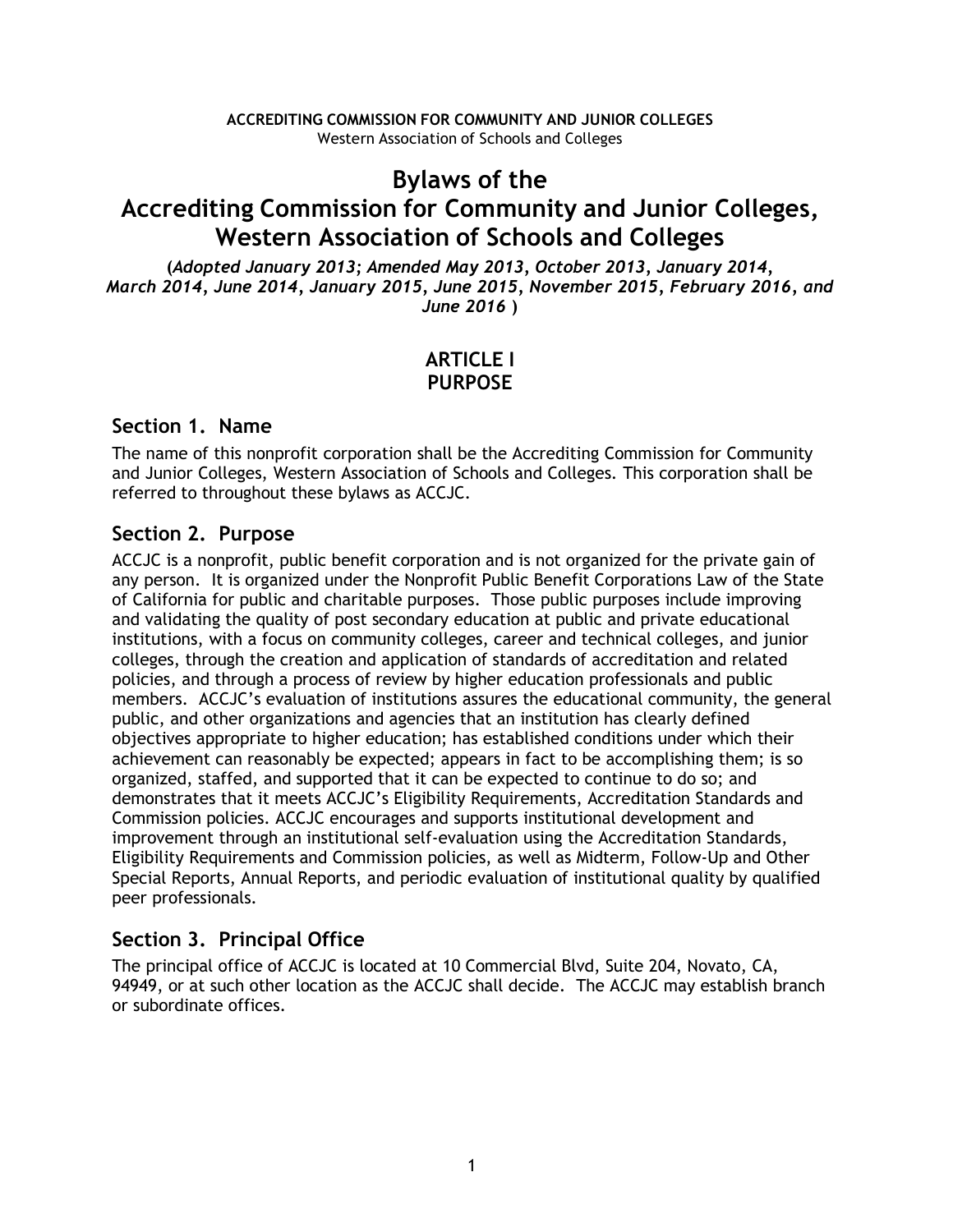#### **ARTICLE II ACCREDITED INSTITUTIONAL MEMBERSHIP**

### **Section 1. Member Institutions**

The application for membership is made by an institution through its chief executive officer and governing board when it applies for candidacy or initial accreditation. The members of ACCJC shall consist of the institutions that it has accredited, and membership shall be granted automatically upon the initial accreditation of an institution. Membership shall thereafter continue for so long as the institution remains accredited, complies with these bylaws and remains current on payment of any dues or special assessment obligations. Institutions that receive candidate (pre-accredited) status, have achieved initial association with the ACCJC and may so identify themselves to the public. In the event an institution loses its accreditation for any reason, its membership status shall cease immediately. In the event an institution resigns its membership, its accredited status shall cease immediately and none of the review or appeal rights which might otherwise be applicable shall apply.

The membership and member institutions referenced in these Bylaws do not constitute any class of membership under the California Corporations Code or any successor statute, including Section 5342.

### **Section 2. Scope**

The ACCJC accredits institutions in California, Hawaii, the Territories of Guam and American Samoa, the Commonwealth of the Northern Marianas, the Republic of Palau, the Federated States of Micronesia, and the Republic of the Marshall Islands, which have as a primary mission the granting of associate degrees<sup>1</sup>, but which may also award certificates and other credentials, including bachelor's degrees, where the provision of such credentials is within the institution's mission and, if applicable, as authorized by their governmental authorities. The ACCJC may accredit non-domestic institutions in other geographic regions at its discretion.

### **ARTICLE III THE COMMISSION**

### **Section 1. Membership**

The Commission consists of nineteen members, all of whom are elected by the member institutions, as described in Article IV. As referenced in Article VI and elsewhere in these Bylaws, the Commission comprises the Board of Directors of ACCJC. One Commission member shall represent the California Community Colleges Chancellor's Office and shall be elected from among the nominees provided by the California Community Colleges Chancellor. One Commission member shall represent the system office of the University of

 $\overline{a}$  $1$  The operational definition of having as a primary mission the granting of associate degrees includes the following: 75% of the programs offered by the institution must be at the associate degree or preassociate college level, and 60% of students at the institution must be in associate degree or preassociate level programs, except that a primarily 2-year higher education institution may offer one baccalaureate degree without regard for these percentages.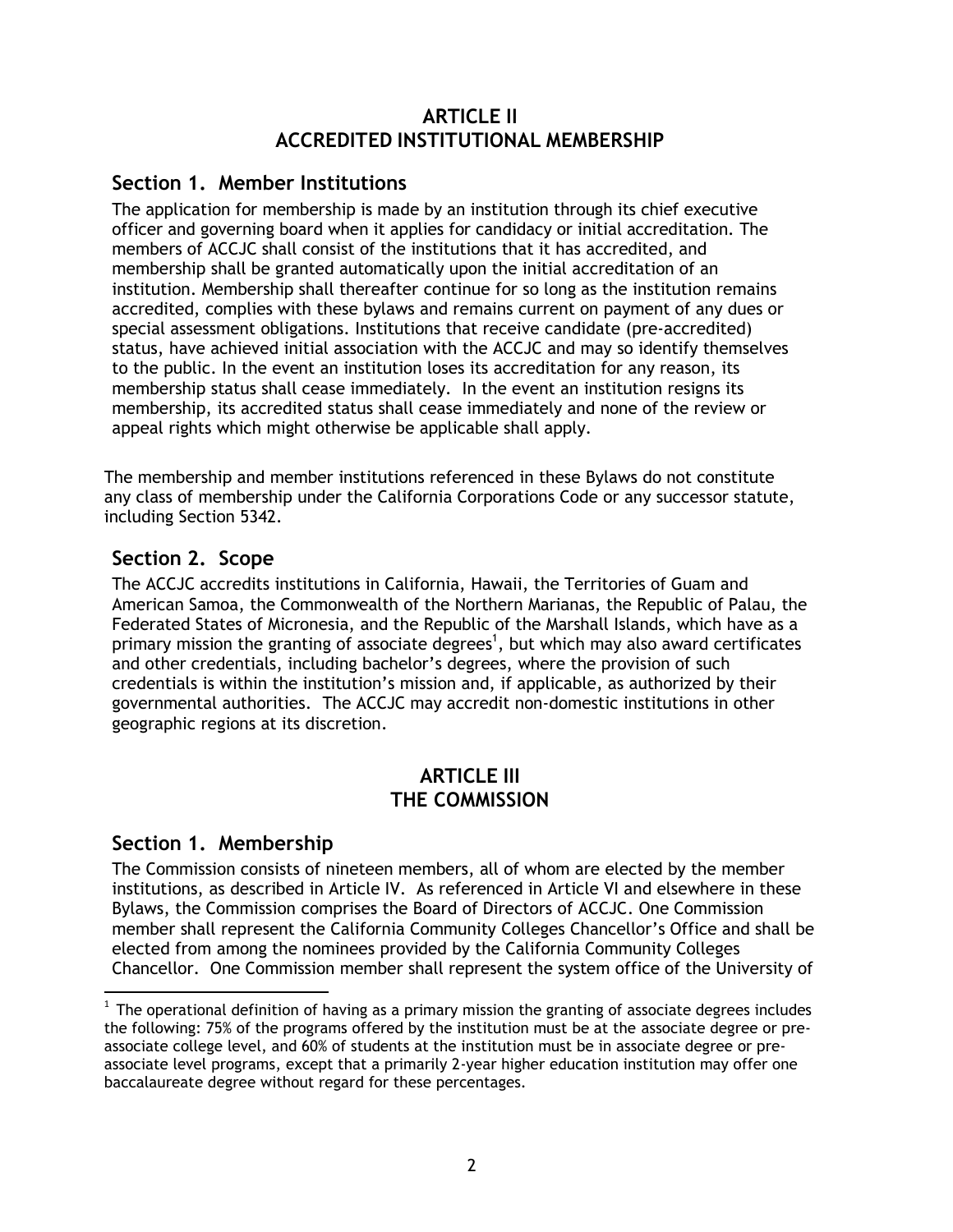Hawai`i Community Colleges and shall be elected from among the nominees provided by the University of Hawai`i Community College Vice President for Community Colleges. At least five of the Commission members shall be elected as academic representatives<sup>2</sup> who are faculty; at least three and up to five (the precise number of whom shall at all times represent at least one seventh of the total membership of the Commission) shall be elected as representatives of the public; at least three members shall be elected as administrative representatives who are two-year college administrators; at least one member shall represent independent institutions; at least one member will represent secondary educational institutions accredited by the Accrediting Commission for Schools, Western Association of Schools and Colleges; at least one member will represent four-year colleges and universities accredited by the Accrediting Commission for Senior Colleges and Universities, Western Association of Schools and Colleges; at least one member shall represent institutions in the American Affiliated Pacific Islands; and a maximum of two Commission members will meet the definition of an Affiliate Member. A representative of the public is someone who is not: an employee, member of the governing board, owner, shareholder, or consultant to an institution that has applied for or is in candidacy or is accredited by the ACCJC; a member of any trade association or membership organization related to, affiliated with, or associated with the ACCJC; or a spouse, parent, child, or sibling of such individuals. An Affiliate Member shall be a person who does not qualify under any of the other categories enumerated in the preceding sentence but who shall nonetheless be deemed to have expertise or skills that will add meaningfully to the Commission.

#### **Section 2. Election of Commissioners**

Commissioners are elected for staggered three-year terms. Commissioners comprise the members of the Board of Directors of the ACCJC. Appointments are limited to two three-year terms unless the person is elected an officer for a term which extends beyond a sixth year, in which case an additional three-year term or a term of the length necessary to complete service as an officer may be served. Regular appointments are effective on November 1 of the first year and end on October 31 of the last year of a Commissioner's term.

Commissioners are elected to a membership category defined by position or status. If the Commissioner's position or status changes during a term so that the Commissioner no longer meets the requirement for the category to which elected, the Commissioner shall notify the Commission's chair or President in a timely manner. A Commissioner who held the status of faculty may be allowed to complete their term if they continue to meet the requirements of an academic representative. A Commissioner who holds an administrative, or faculty or other position on the Commission and elects to retire will, upon review and approval of the Commission Chair, be permitted to complete their term as a Commissioner.

### **Section 3. Vacancies During a Term**

 $\ddot{\phantom{a}}$ 

If the position of a Commissioner becomes vacant, whether through resignation, removal,

<sup>2</sup> **Academic representatives include** individuals with responsibility for instruction and/or instructional support processes. Academics may include faculty, deans, division/ department chairs, directors, provosts, vice presidents, and others whose primary professional responsibilities are in instruction or instructional support. Faculty are defined by their home institution and may include teaching faculty, counselors, librarians, and individuals with instructionally related responsibilities such as student learning outcomes, distance education, and instructional program or department coordination (such as department chairs elected by their peers for a term).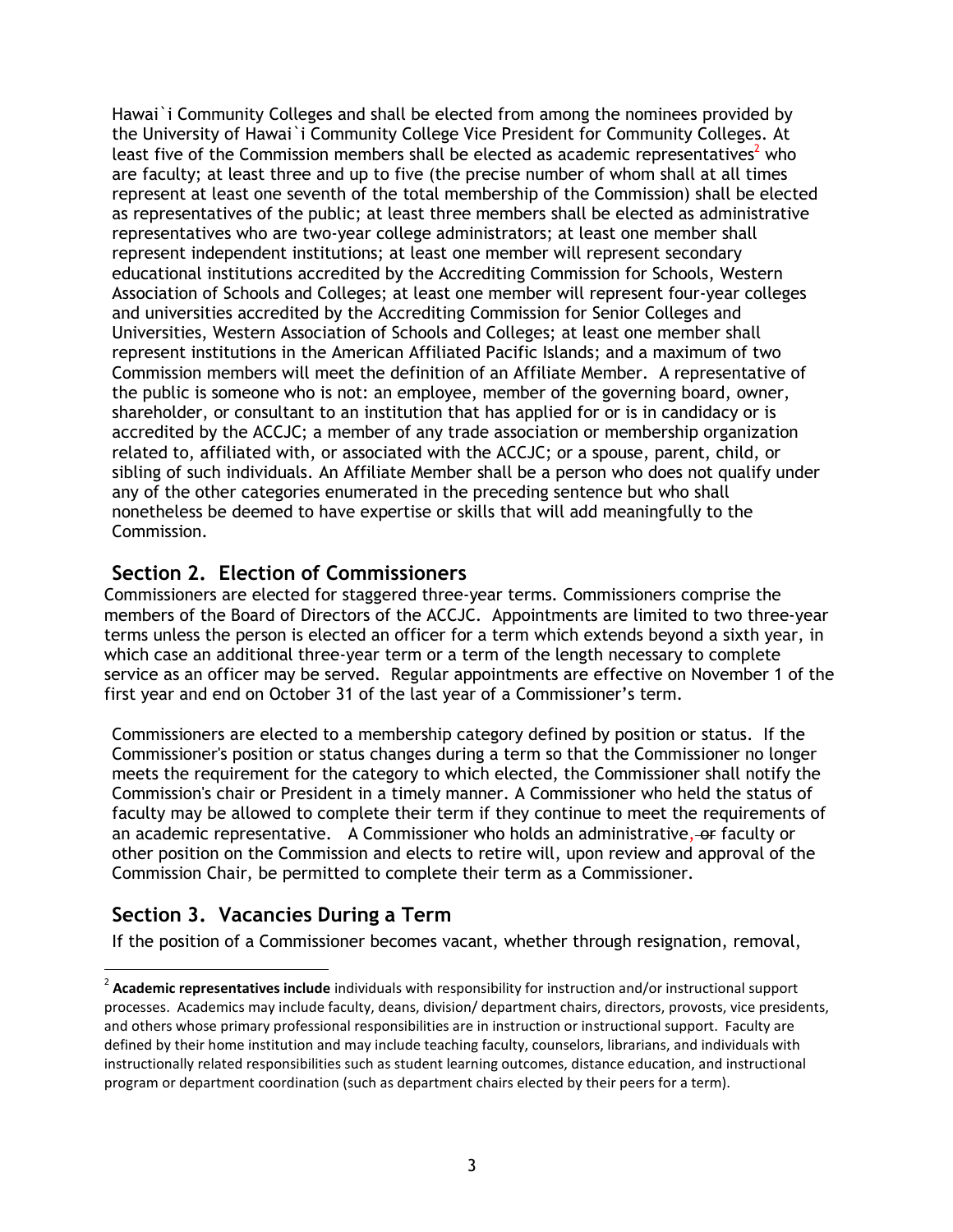separation from his/her institutional affiliation, or death, the Nominating Committee shall be promptly notified. The Nominating Committee shall, at its sole discretion, either recommend to the Commission a replacement to serve out the remainder of the term of the position vacated or have the position filled at the next regularly scheduled election as described in this Article IV. In recommending a person to fill a vacancy, the Nominating Committee should consider, but not be limited by, the list of those persons previously proposed by the chief executive officers of constituent institutions.

### **Section 4. Other Vacancies**

Except as otherwise provided in Section 3 of this Article, Commission vacancies will be filled through the Commissioner Election Process described in Article IV of these Bylaws. Anticipated vacancies will be announced at the January meeting for Commission terms due to expire at the end of the following October 31. Notice of Commission vacancies will be sent to the chief executive officers, accreditation liaison officers, and academic senate presidents of all member institutions, districts and systems; major organizations; and individuals known to have expressed interest. The notice will include the positions open for election, the Commissioners eligible for election, and the deadline for receipt of applications. Institutional and organizational representatives may submit nominations.

Individuals may also submit applications. Applications are considered to be in effect for one year.

All individuals that wish to be considered will complete application materials required by the Commission. All applicants and nominees, including Commissioners seeking re-election, will be asked to submit the following:

- a. A letter of application stating the basis for interest in the Commission.
- b. A completed ACCJC data/biographical form. (Service as a Commissioner will be considered for Commissioners seeking a second term.)

Individuals who are seeking initial appointment to the Commission will be asked to submit a resume and two letters of recommendation.

#### **Section 5. Removal of a Commission Member**

Commissioners may be removed by a two-thirds vote of the Commission then in office for failure to exercise their responsibilities in accordance with the Commission policy on Professional and Ethical Responsibilities of Commission Members or for conduct which is detrimental to the purposes of the Commission.

#### **Section 6. Resignation**

A Commissioner may resign at any time and such resignation shall become effective on the date the Commissioner provides written notice to the Chair or President of ACCJC.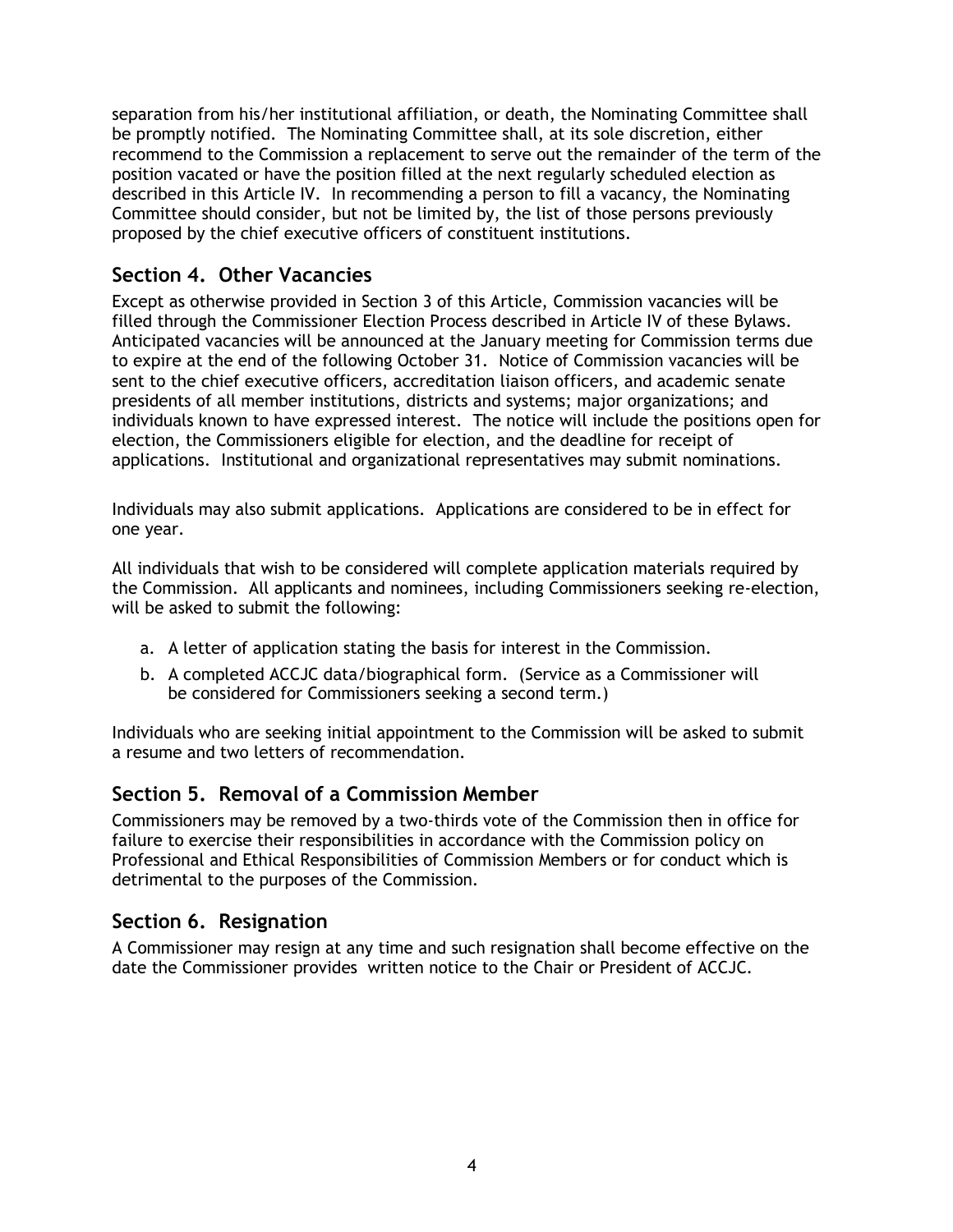### **ARTICLE IV COMMISSIONER ELECTION PROCESS**

### **Section 1. Nominating Committee**

There shall be a Nominating Committee, the purpose of which shall be to nominate persons for election to the Commission from among the applications received. The Nominating Committee shall consist of eight (8) persons, and shall serve for two years. The Executive Committee shall appoint four Commissioners and four individuals from member institutions to the Nominating Committee. The Chair and Vice Chair of the Commission may not serve on the Nominating Committee. The Nominating Committee will be chosen to represent the broad interests of the Commission's member institutions. The Executive Committee shall select the Chair of the Nominating Committee. The names of individuals appointed to the Nominating Committee shall be reported to the member institutions by the Commission.

### **Section 2. Solicitation of Commission Applicants**

The Commission shall notify the members of the Nominating Committee of the number and types of Commissioners to be selected and of any special considerations pertaining to such vacancies. The Commission shall write to all of the chief executive officers of the Commission's member institutions, the President of the Accrediting Commission for Senior Colleges and Universities (ACSCU) and the Executive Director of the Accrediting Commission for Schools (ACS), the chief executive officers, accreditation liaison officers, and academic senate presidents of all member institutions, districts and systems, and major organizations, and individuals known to have expressed interest, listing the number and nature of any positions to be filled and soliciting nominees for the projected vacancies. To be considered the nominations must be returned by the date and time established by the Commission. Members of the Nominating Committee are ineligible for nomination to the Commission while serving on the Nominating Committee. The Nominating Committee shall review the nominees' qualifications, and shall prepare a slate of candidates, with one candidate being recommended for each position. In reviewing applications and preparing the slate, the Nominating Committee shall consider the need to meet the membership requirements of the Commission as outlined in Article III of the Bylaws, as well as the following:

- Representatives from the entire area served by the ACCJC, including California, Hawai'i, Guam, American Samoa, the Republic of the Marshall Islands, the Federated States of Micronesia, the Republic of Palau and the Commonwealth of the Northern Marianas;
- Diversity in institutional characteristics, such as mission, size, geography, and location, and
- Diversity in personal characteristics, such as ethnicity and gender, and in specialized professional experience.

 The Committee may not nominate applicants from institutions which already have a sitting Commissioner and will not nominate two applicants from the same institution.

#### **Section 3. Nominations At Large**

The notice to the chief executive officers informing them of the slate of the Nominating Committee shall also include a notice of the right of the chief executive officers to nominate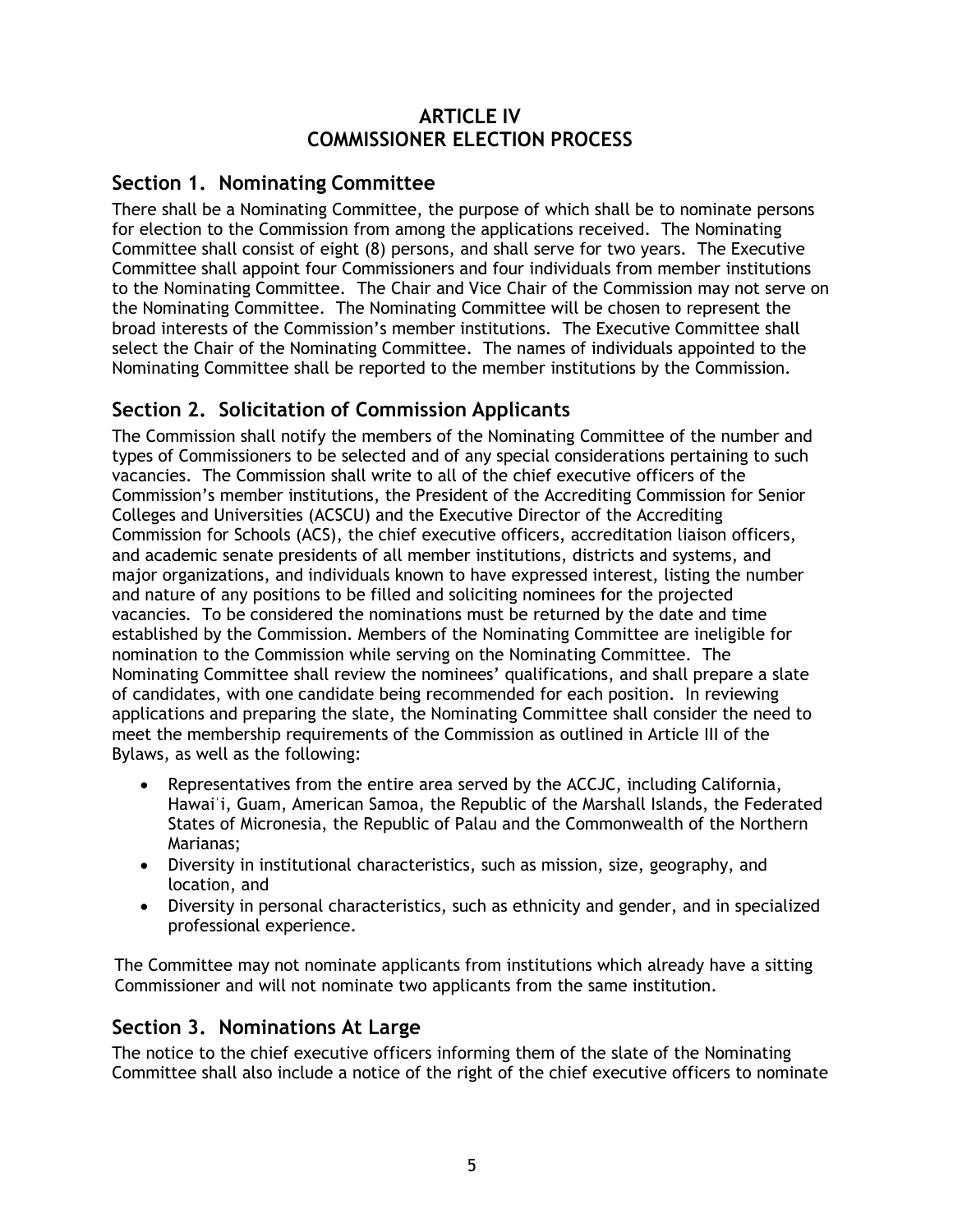candidates on an at-large basis for the vacant positions on the Commission within the time frame established by the Commission. To be added as an at-large candidate, a candidate must have the written endorsement of ten (10) or more chief executive officers. An at-large candidate may not be placed on the ballot if a sitting Commissioner is from the same institution or if the nominating committee has recommended an applicant from the same institution for a different position on the Commission. Chief executive officers should also be mindful of the desired diversity in institutional and personal characteristics of Commissioners in nominating at-large candidates.

### **Section 4. Election**

The ACCJC shall send a ballot to the chief executive officer of each member institution which shall include the slate of the Nominating Committee and any candidates at-large. Each chief executive office*r* shall be asked to vote for or against the slate. , or for any atlarge candidates nominated by the process described in Section 3 in lieu of those individuals on the Nominating Committee's slate. To be considered, ballots must be returned to the ACCJC offices within the time frame established by the Commission. Ballots received after the cutoff date will not be counted. Ballots shall be handled by the ACCJC executive staff in a manner to preserve, insofar as practicable, the privacy of persons voting and the institutions they represent. Measures shall be taken by the executive staff to assure the validity of all ballots. The executive staff shall be responsible for the preservation of ballots and tally sheets, which shall be preserved for a period of one hundred eighty (180) days after the election is announced, absent a challenge to an election, in which case the ballots shall be preserved until the challenge is resolved. A challenge to the election results can be brought by any chief executive officer of a member institution. Any challenge to the election results must be received by the Chair of the Commission within fourteen days after the announcement of the election results. The Chair shall refer the challenge to the Nominating Committee which shall have the authority to take whatever steps it considers appropriate to make a final decision on the matter.

### **Section 5. Counting the Ballots**

The counting of the ballots shall take place at the ACCJC offices and shall be conducted by the executive staff. In the event there are at large nominees included on the ballot, the persons receiving the highest number of votes shall be elected to the Commission. In the event of a tie, there shall be a runoff of those persons who tied. The runoff shall be by electronic means or mail and shall be conducted according to time frames established by the Commission. The results of the election shall be announced as soon as practicable thereafter. Every effort shall be made to complete the process by mid-May.

#### **ARTICLE V COMMISSION MEETINGS**

#### **Section 1. The Time and Place**

The Commission shall meet in regular session twice each year to consider the accredited status of institutions evaluated since the previous meeting and to address such policy and organizational business as shall come before it. Written notice of the time and place of meetings, and a preliminary agenda shall be mailed to the chief executive officer of each member institution, normally 45 days prior to the date of each meeting. At its discretion,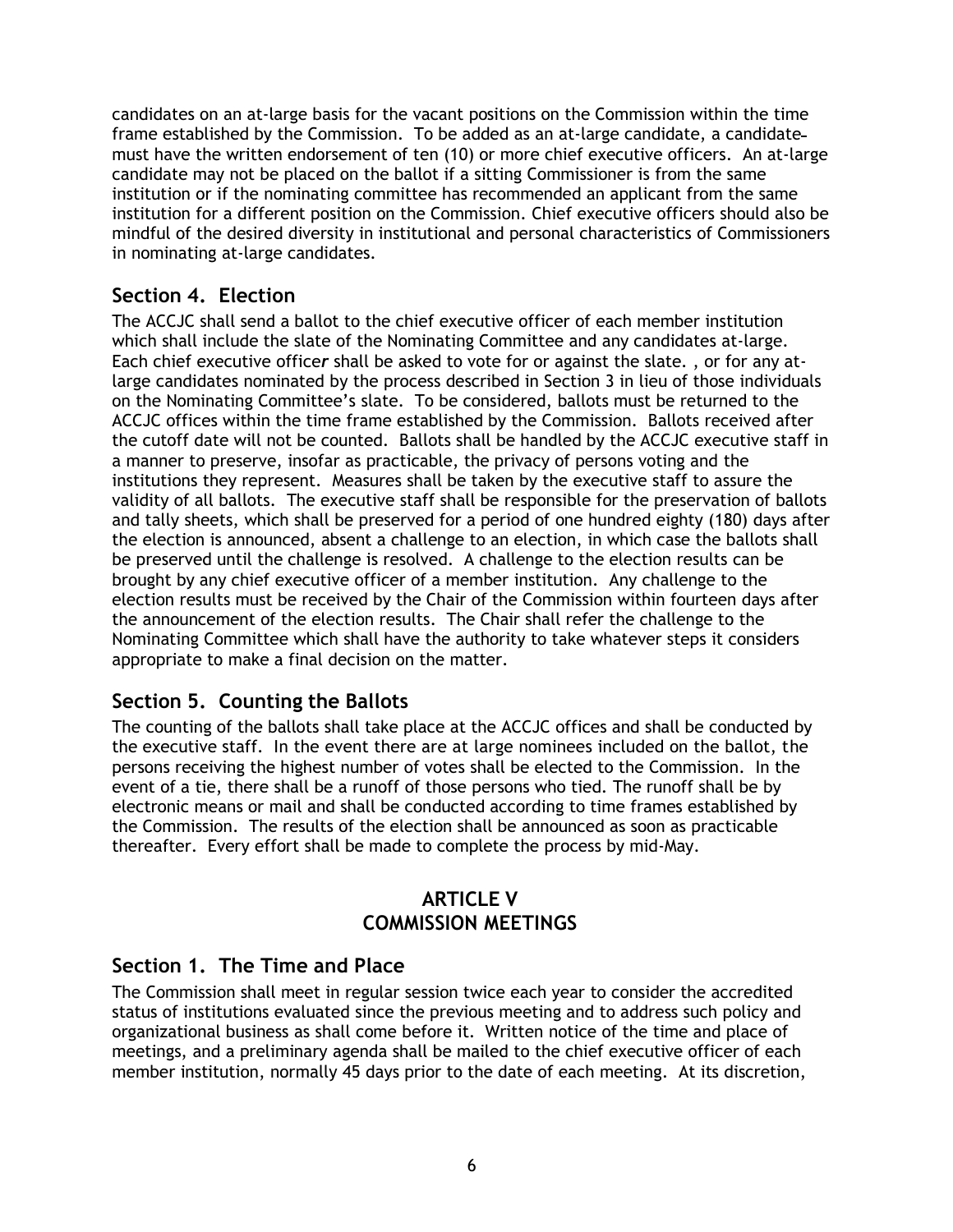the Commission may schedule such additional meetings as it deems necessary.

### **Section 2. The Agenda**

Consideration of the accredited status of institutions and other confidential matters concerning member institutions will take place in Closed Session. ACCJC personnel matters will be considered in Executive Session as will any matter where it has been deemed necessary to consult with legal counsel.

All institutional policy language being considered for Commission approval as first or second readings, and all language revising Accreditation Standards, shall be considered in public session. Attendees are provided the opportunity to address the Commission in accordance with the Commission Policy on Access to Commission Meetings.

#### **Section 3. Minutes**

The Commission shall maintain minutes of all of its meetings. The Commission Chair, in consultation with the President, shall designate those subjects which are to be discussed in executive, closed and public sessions.

#### **Section 4. Operational Policies**

From time to time, the Commission may adopt, amend, or repeal policies that deal with the internal operation of the ACCJC and its staff. Action on such policies may take place at any Commission meeting, in open or closed session, and do not require two readings.

### **ARTICLE VI THE BOARD OF DIRECTORS**

#### **Section 1. Composition of the Board of Directors**

The Board of Directors shall at all times consist of those individuals elected to the Commission pursuant to Article III. The initial directors of ACCJC shall be the individuals identified under Article III, Section1, who shall also be named as directors in the Action by Incorporator, filed with the minutes of the Board of Directors ("Board"). The Board and the Commission shall at all times constitute the same body and shall consist of the same individuals; however, the Board shall be referred to as the Commission when it is meeting on matters concerned with the accreditation of its **m**ember **institutions**.

### **Section 2. Authority and Responsibility of the Board of Directors**

The direction and management of the affairs of ACCJC and the control and disposition of its properties and funds shall be vested in the Board. All powers, duties and functions of ACCJC, conferred by the Articles of Incorporation, these Bylaws, state statutes, common law and otherwise, shall be exercised, performed, or controlled by the Board. The Board shall determine ACCJC's policies or changes therein and supervise the management of funds. The Board of Directors also hires and participates in evaluating the President of the ACCJC.

The Board may adopt, by majority vote, such rules and regulations for the conduct of its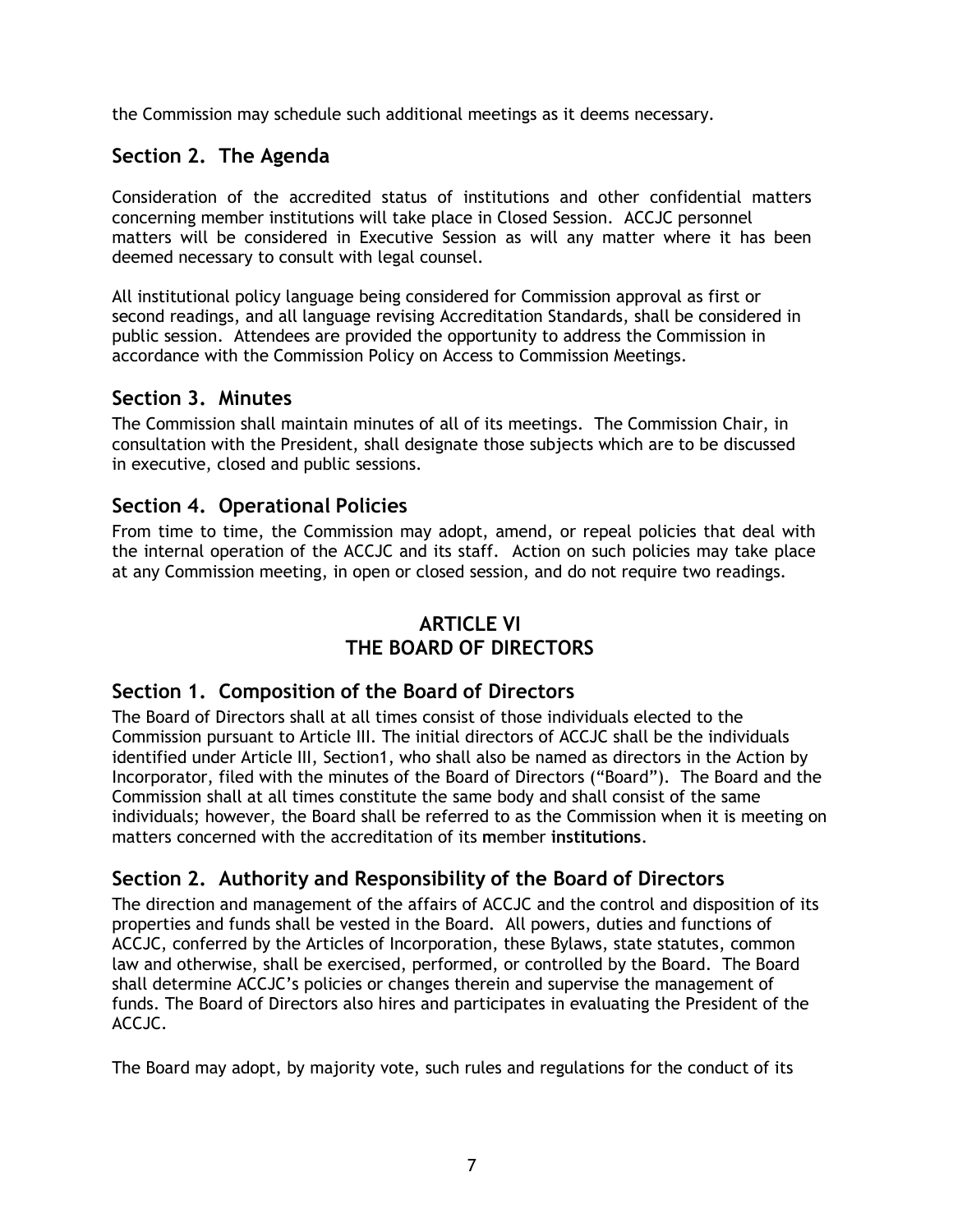business and the business of ACCJC as shall be deemed advisable, and may in the execution of its duties, delegate its authority to an executive committee. Under no circumstances, however, shall any actions be taken which are inconsistent with the Articles of Incorporation and these Bylaws, and the fundamental and basic purposes of ACCJC, as expressed in the Articles of Incorporation and these Bylaws.

### **Section 3. Vacancies, Resignations, and Removals**

A board position will become vacant when the director filling such position ceases to be a Commissioner, regardless of the reason. For procedures and processes relating to resignation, removal, or other reasons which will cause a position to become vacant on the Commission and on the Board, see Article III, Section 4, 5 and 6.

### **Section 4. Quorum**

The majority of the Board (not counting any board positions that are vacant) shall constitute a quorum for the transaction of business, except in no instance may a quorum be less than one-fifth of the authorized number of directors. Every action taken by a majority of the directors present at a meeting held at which a quorum is present shall be regarded as the act of the Board, subject to the provisions of the Nonprofit Corporation's Law (California Corporations Code, § 5000 et. seq.). A meeting at which a quorum is initially present may continue to transact business, notwithstanding the withdrawal of any director, if any action thereafter taken is approved by at least a majority of the quorum required for the meeting. A majority of the directors present, regardless of whether a quorum is present, may vote to adjourn a meeting.

### **Section 5. Minutes**

The Board shall maintain minutes of all of its meetings and proceedings. The meetings of the Board may take place concurrently with meetings of the Commission or separately, at the discretion of the Board, but the minutes of Board meetings shall be maintained separately.

#### **Section 6. Agenda**

The Board's Chair, in consultation with the President, shall decide the Board's agenda. The Board's business shall include all matters which require Board action or review. When the Board meets to consider actions that concern the candidacy or accreditation of member institutions, the imposition of sanctions, or the review and approval of eligibility criteria, accreditation standards or institutional policies ("Accreditation Matters"), the Board shall do so as the Commission*,* meeting in closed session, and shall act under Articles III and V of these Bylaws. Authority and responsibility over all Accreditation Matters resides exclusively with the Board when it is acting as the Commission. Examples of Board agenda items, when the Board is not acting as the Commission, include the review and acceptance of ACCJC's annual audit, review and approval of any internal operational policies, review of ACCJC's investments and reserves, receipt of reports from the Executive and other committees concerning matters that do not involve Accreditation Matters, review of ACCJC's relationship with vendors, including its banking relations, review and approval of any leases for space or other significant contracts, approval of any loans or lines of credit, personnel issues that require board review, periodic evaluation of its President, review of ACCJC's insurance policies, and such other matters, involving the policy or direction of ACCJC that are referred to it. Board meetings that do not involve Accreditation Matters will ordinarily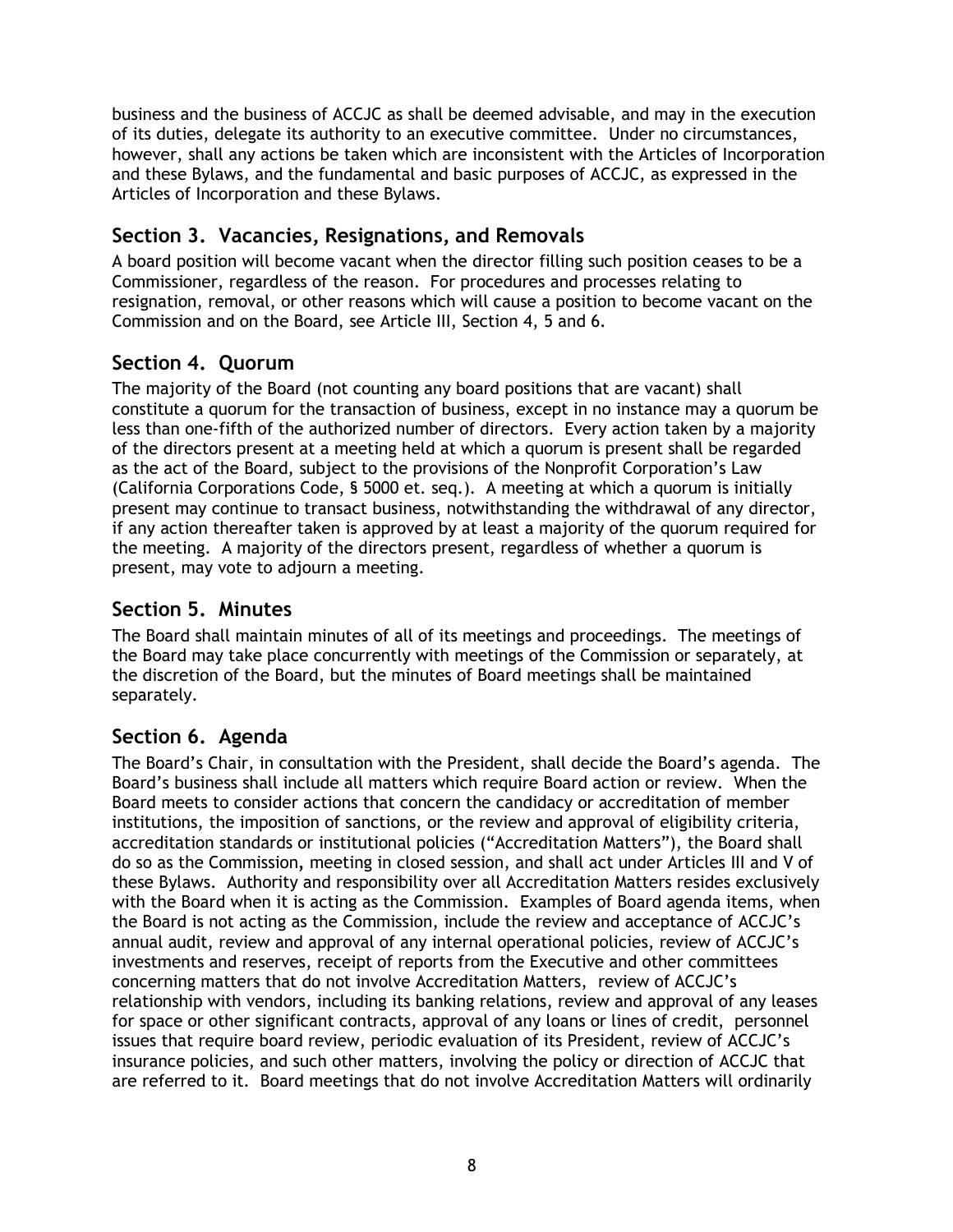be conducted in Executive Session.

### **ARTICLE VII OFFICERS**

#### **Section 1. Officers**

ACCJC shall maintain the following elected officers: a Chair, a Vice Chair, and a Secretary/ Treasurer. The positions of Chair, Vice Chair, and Secretary/Treasurer shall be held by different members of the Board. The regular two-year term of an elected officer will begin on November 1, and will end on October 31 at the end of the second full year of service. Additionally, the ACCJC will maintain a President, who shall serve as the Chief Executive Officer. The President shall serve at the pleasure of the Board.

#### **Section 2. Selection of Officers**

The position of Chair is filled by the succession of the Vice Chair. The Vice Chair is elected by the Board and succeeds to the office of Chair when that office becomes vacant. He or she then serves a two-year term as Chair. No member of the Board may serve as its Chair for longer than three consecutive years. Thus, the Vice Chair may succeed to no more than twelve months of an unexpired term, followed by his or her two-year term. When a vacancy occurs in the Vice Chair position, an election to fill that office must occur within 45 days of the position becoming vacant.

Nominations for Vice Chair and Secretary/Treasurer are normally solicited from the Directors in January prior to the end of the Chair's term. Four weeks prior to the scheduled vote, each nominee must submit a statement of 200 words or less, explaining why he or she is seeking the office. The statement is distributed to the full Board prior to the vote. Voting is conducted through a secret ballot submitted to the ACCJC executive staff. The results are to be announced to the entire Board at or before the March Commission meeting.

The Secretary/Treasurer shall be elected by the Board and shall serve for a two-year term. The Secretary/Treasurer can serve for multiple terms. The Secretary/Treasurer shall be a member of the Board who possesses the appropriate budget, finance, and/or audit knowledge, skills, and ability to oversee financial matters.

Officers are expected to serve in several capacities. The Chair serves as a voting member of the Budget Committee and the Policy Committee, and serves as Chair of the Executive Committee. The Commission chair also serves on the WASC Board. The Vice Chair serves as a voting member of the Executive Committee, and the Committee on Substantive Change, and may serve as the Substantive Change Committee's chair. The Secretary/Treasurer serves as the chair of the Budget Committee, is a member of the Audit Committee, serves as a voting member of the Executive Committee.

The President shall be appointed by the Board and shall serve at the pleasure of the Board, subject to the rights, if any, under any contract of employment.

#### **Section 3. Subordinate Officers**

The Board may appoint, and may empower the President to appoint, such other officers as the business of the corporation may require, each of whom shall hold office for such period,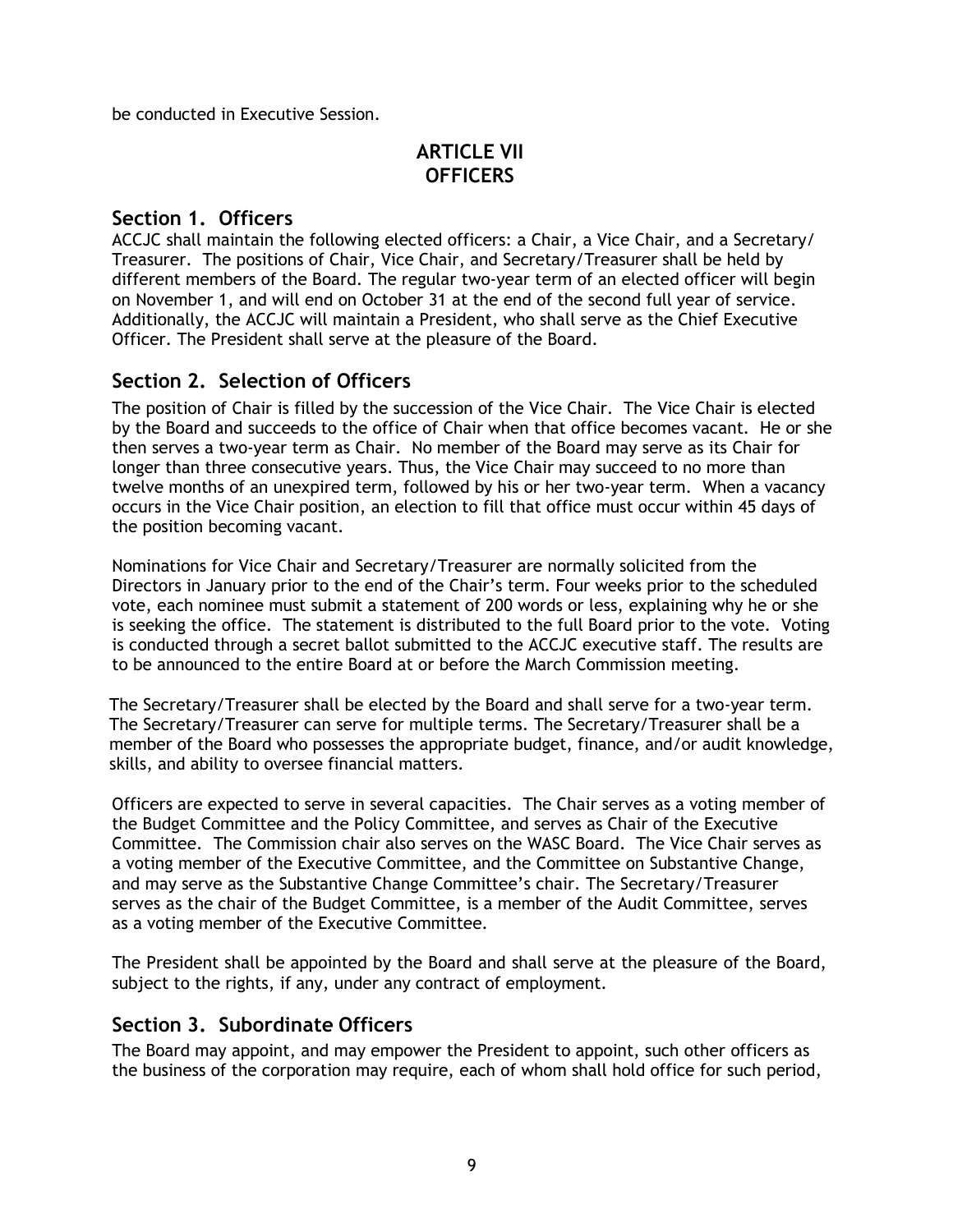have such authority, and perform such duties as are provided in these Bylaws or as the Board may from time to time determine.

### **Section 4. Removal and Resignation of Officers**

Subject to the rights, if any, of an officer under any contract of employment, any officer may resign at any time by giving written notice to the Chair. Subject to the rights, if any, of an officer under any contract of employment, any officer may be removed, either with or without cause, by the Board, and, if appointed by the President, by the President.

### **Section 5. Vacancies in Office**

A vacancy in any office because of death, resignation, removal, disqualification or any other cause shall be filled in the manner prescribed in these Bylaws for regular appointments to that office.

#### **Section 6. President**

The President shall be the Chief Executive Officer of ACCJC, and the general supervision, direction, and control of the operations of ACCJC, including its business and accreditation operations, shall reside with the President.

### **Section 7. Chair**

The Chair of the Board shall preside at all meetings of the Board and of the Commission. The Chair of the Board shall also serve concurrently as Chair of the Commission. The Chair shall exercise and perform such other powers and duties as may be from time to time assigned to him or her by the Board or by the Commission or as may be prescribed by these Bylaws. In the absence or incapacitation of the President, the Chair may perform the duties of the President. In that circumstance, the Vice Chair shall perform the duties of Chair.

### **Section 8. Vice Chair**

In the absence or incapacitation of the Chair, the Vice Chair shall perform the duties of the Chair, and, when so acting shall have all the powers of the Chair. The Vice Chair shall have such other powers and perform such other duties as from time to time may be prescribed by the Chair or by these Bylaws.

#### **Section 9. Secretary/Treasurer**

The Secretary/Treasurer shall keep or cause to be kept, at the principal executive office or such other place as the President may direct, a book of the minutes of all meetings and actions of Board (the Commission) with the time and place of holding, whether regular or special, and, if special, how authorized, the names of those present at such meetings, and actions taken.

The Secretary/Treasurer shall give, or cause to be given, notice of all meetings of the Commission and shall have such other powers and perform such other duties as may be prescribed by the Board or these Bylaws.

The Secretary/Treasurer shall examine the budget, schedule of dues/fees, financial condition of the ACCJC and shall regularly review revenue and expenditures. The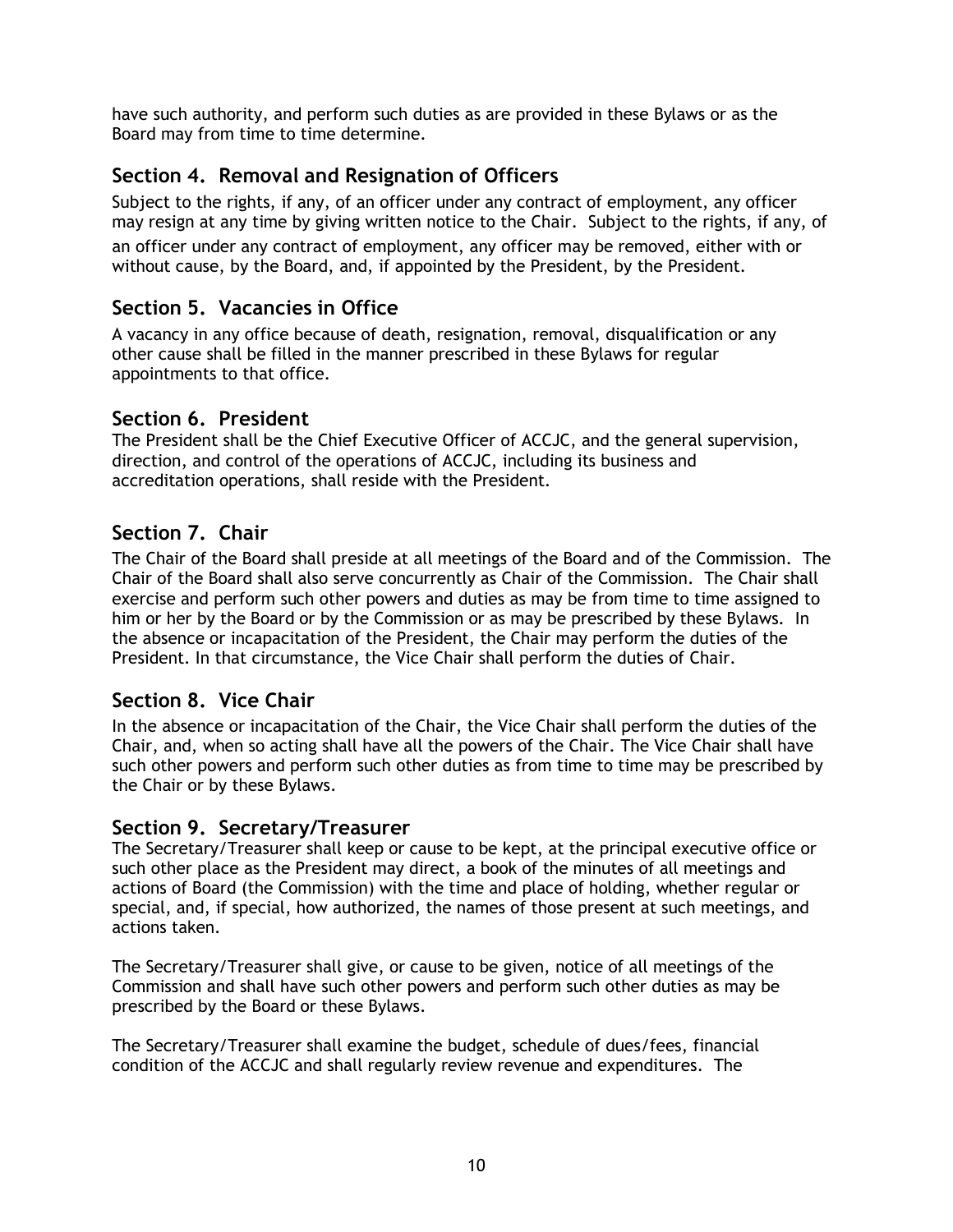Secretary/Treasurer shall work with the Budget Committee and Audit Committee to review and recommend all financial related matters to the Board.

#### **ARTICLE VIII COMMITTEES**

The Executive Committee shall be comprised of the Chair, the Vice Chair, and the Secretary/Treasurer. For purposes of continuity of leadership, an individual who has completed a two-year period as Chair and who remains on the Commission to complete a term will also serve on the Executive Committee. The Executive Committee shall oversee the evaluation of and recommend compensation for the President, and shall serve as advisors to the President between Board and Commission meetings.

The Board shall be served by such standing and ad hoc committees as they create. Ad hoc committees, to serve the Board, may be created at the discretion of the Chair, but their creation, functions, and authority must be ratified by a simple majority of the Board at the first Board or Commission meeting following the creation of the ad hoc committee.

Standing committees shall be authorized by a simple majority of the Board and may be dissolved by the same margin of the Board. The Commission may charge a standing committee with authority to act on its behalf, to the extent permitted by law. In such case, the standing committee membership must be Commissioners, and must include academic representatives and administrative representatives, and at least one seventh of the committee membership must comprise representatives of the public. No standing committee membership may be comprised of a majority of the Board. Members and chairs of standing committees are appointed by the Chair and serve one*-*year terms. Current standing committees of the Commission are the Audit Committee, Budget Committee, the Committee on Substantive Change, the Policy Committee, and the Evaluation and Planning Committee. The Commission has charged the Substantive Change Committee with authority to act on its behalf on substantive change requests. The Commissioner Nominating Committee is constituted at regular intervals as described in Article IV, above.

#### **ARTICLE IX METHODS FOR BOARD ACTION WITHOUT A MEETING**

#### **Section 1. Executive Committee Actions**

The Executive Committee is authorized to act for the Board (the Commission) between meetings on any and all matters that would appropriately come before the Board (the Commission) and where action prior to the next Board or Commission meeting is necessary. All actions taken by the Executive Committee shall be reported to the Board at its next meeting, or earlier as appropriate.

### **Section 2. Alternate Means of Taking Action**

At the call of the Chair, actions on institutions or institutional policy required or permitted to be taken at a meeting of the Commission may be taken without a meeting. Such call for action shall include the reasons, and shall describe the means by which the action will be taken, whether in writing, electronically, or other means. The action must include a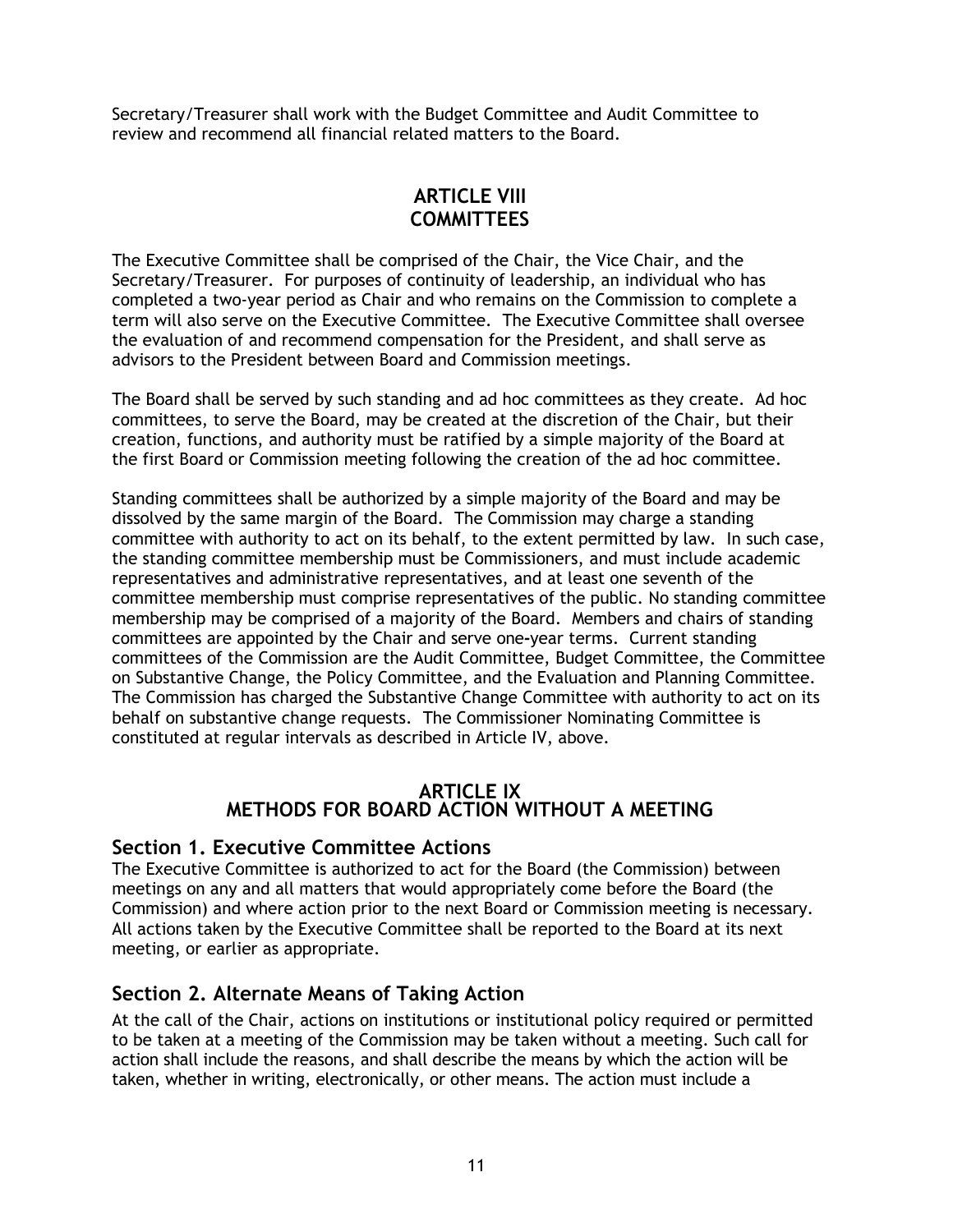statement of consent by voting Board members for the action to be taken without a meeting. The action taken without a meeting must pass by a 2/3 vote of the Commission then in office. The substance of the Commission action must be filed with the minutes of proceedings of the Commission.

#### **Section 3. Amendments to Bylaws**

These bylaws may be amended by telephone, mail, or electronic ballot processes by a simple majority vote of the Board after the proposed amendments have been circulated among the Board members at least two weeks before the vote is taken. If the vote is taken without the amendments being circulated among the Board members for at least two weeks, then all Board members must individually consent to that action for it to take effect.

#### **Section 4. Other Action without a Meeting**

The Chair may call for any other action, required or permitted to be taken by the Board, to be taken without a meeting. Such action by written consent shall have the same force and effect as a vote of the Board at a meeting. Such vote shall be filed with the minutes of the proceedings of the Board.

### **ARTICLE X APPEALS**

### **Section 1. Right to Appeal**

If an institution, after availing itself of the Review of Commission Action process, described in the Commission's Policy on Review of Commission Actions, is the recipient of a Commission action that sustains a denial or termination of candidacy or accreditation, the institution shall have the right to appeal that decision. In order to perfect the appeal, the institution, acting through formal authorization to its chair from the institution's governing board, must deliver a notice of appeal to the ACCJC President within 30 calendar days of receiving notice of the **Commission's** decision on the Review of Commission Action to affirm an adverse action on the institution. The notice of appeal must be in the form described in the ACCJC Appeal Procedures Manual (described in Section 3 below). During the period up to and including the pendency of the appeal, the institution's status with the Commission shall remain the same as it was prior to the decision being appealed.

### **Section 2. Hearing Panel**

 $\overline{a}$ 

Upon receipt of a properly completed and delivered notice of appeal, the Executive Committee shall appoint a Hearing Panel consisting of not less than five (5) or more than seven (7) qualified persons. The Executive Committee shall also appoint the chair of the Hearing Panel. The Hearing Panel members may not be current Commission members and may not have participated, whether through Review Committee participation<sup>3</sup> or through prior team participation, in the decision being appealed. At least one member of the Hearing Panel shall be a representative of the public. A representative of the public is someone who is not: an employee, member of the governing board, owner, shareholder, or consultant to an institution that has applied for or is in candidacy or is accredited by the ACCJC; a member of any trade association or membership organization related to,

 $3$  For more information, please refer to the Policy on Review of Commission Actions.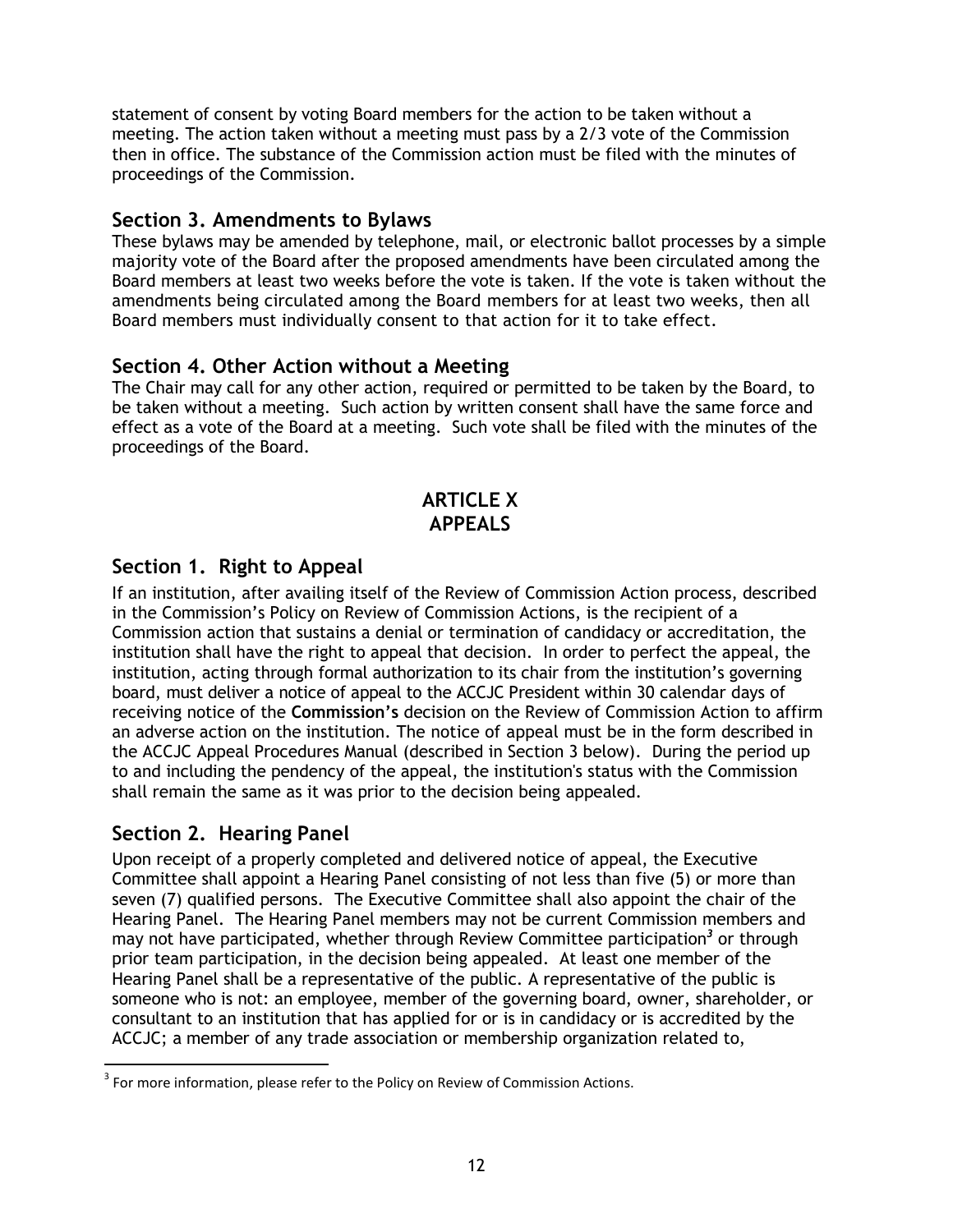affiliated with, or associated with the agency; or a spouse, parent, child, or sibling of such individuals. The Hearing Panel shall also include an administrative representative with post-secondary administrative experience, and an academic representative with postsecondary faculty experience.

Each member selected must sign the Commission's "Appellate Conflict of Interest Policy," acknowledging that they do not have conflict of interest. The institution shall have the ability to challenge the selection of any Hearing Panel member for cause according to the procedures in the ACCJC Appeal Procedures Manual. Any replacement of Hearing Panel members shall be selected in the same manner.

### **Section 3. Appeal Procedures Manual and Appellate Conflict of Interest Statement**

The Commission has adopted an appeals manual, referred to herein as the "ACCJC Appeals Procedures Manual." The ACCJC Appeals Procedures Manual sets forth more fully the procedures for conducting the appeal. A copy of the ACCJC Appeals Procedures Manual will be provided to the institution when the institution receives notice of an appealable Commission action. The Commission has adopted an "Appellate Conflict of Interest Policy" which members of the Hearing Panel must sign before they may be seated to hear an appeal.

# **Section 4. Costs**

An institution bringing an appeal shall file a deposit to cover one half of those out of pocket costs of the Commission, as set forth more fully in the ACCJC Appeals Procedures Manual. The Commission will establish the amount of the deposit and may modify it from time to time at its discretion. In the event the actual costs exceed the amount of the deposit, the institution shall be responsible for the balance and may be required, during the appeal, to supplement the deposit. In the event the deposit exceeds the necessary costs, the institution shall receive a refund of the difference at the conclusion of the appeal. In the event the institution prevails in the appeal, the Hearing Panel shall have the discretion to refund the institution's deposit at the conclusion of the appeal.

### **Section 5. New Financial Evidence**

If, following the Review of Commission Action, the institution's deficiencies leading to noncompliance only relate to the institution's finances, then on one occasion only and not later than thirty (30) days prior to the date the appeal is scheduled to commence*,* the institution may request a special review of new financial evidence by filing a written request for such review with the President and identifying that information which, in the opinion of the institution's chief executive officer, constitutes New Financial Evidence. Such request shall be co-signed by the chair of the institution's governing board. New Financial Evidence is evidence that (1) was unavailable to the institution until after the date upon which the Commission's policies permitted the institution to submit evidence that was considered in connection with the action being appealed (and is therefore timely), and (2) bears materially on the financial deficiencies identified by the Commission which resulted in findings of noncompliance. Evidence shall be deemed to bear materially on the financial deficiencies only if such evidence is of sufficient gravity that, if proven, would be likely to cause the Commission to reverse the decision being appealed.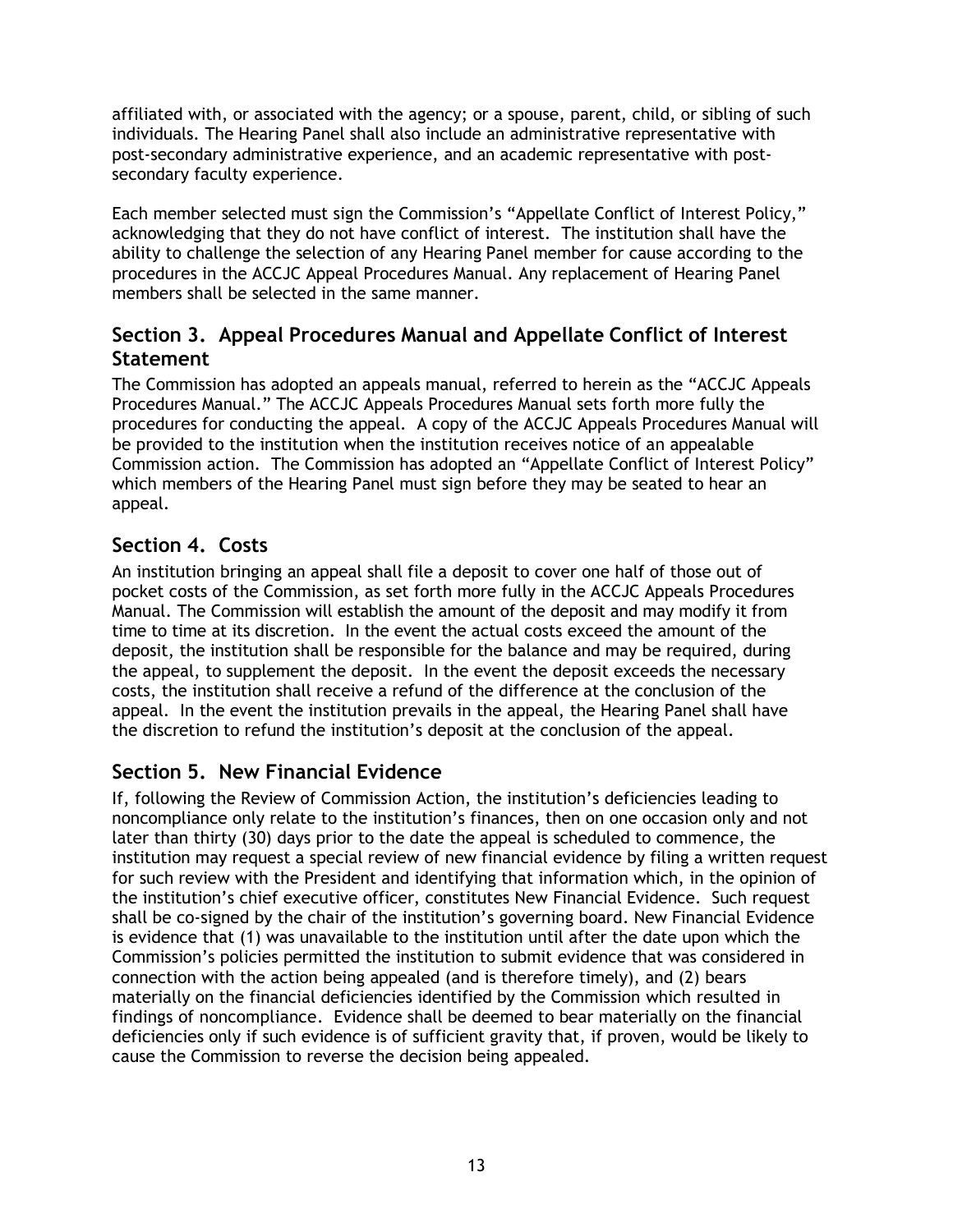Upon receipt of the New Financial Evidence, the Commission's Chair shall form an ad hoc committee of no fewer than three (3) Commissioners (the New Financial Evidence Committee) to review the New Financial Evidence. The membership of the New Financial Evidence Committee may include Commissioners who have acted as readers or for other reasons are familiar with the issues affecting the institution, but may not consist of any Commissioners who have a conflict of interest with respect to the institution as defined by the Commission's Conflict of Interest Policy. The New Financial Evidence Committee shall conclude prior to the date the appeal hearing is scheduled to commence. The decision of the New Financial Evidence Committee shall be communicated in writing to the institution and to the ACCJC President. The decision of the New Financial Evidence Committee shall not be subject to any further review or appeal, except as herein provided. If, in the sole judgment and discretion of the New Financial Evidence Committee, acting by majority vote, the New Financial Evidence is found not to have been raised in a timely manner or is found not to bear materially on the financial deficiencies of the institution, the appeal hearing shall continue without interruption, and the New Financial Evidence shall not become part of the record on appeal.

If, in the sole judgment and discretion of the New Financial Evidence Committee, the New Financial Evidence is found to have been raised in a timely manner and to bear materially on institution's financial deficiencies, the President shall immediately postpone the hearing until after the date of the next Commission meeting at which time the Commission will reconsider the decision being appealed. The Commission shall independently review the New Financial Evidence and make its own determination regarding whether such evidence was timely and material. If, in the sole discretion of the Commission, the New Financial Evidence is found to have been raised in a timely manner and to bear materially on the institution's financial deficiencies, the Commission shall render a new decision which shall act to remove the previous sanction. It may, in its sole discretion, impose any other lesser sanction and conditions which it deems appropriate, and the institution shall not be able to seek further appeal or review from such lesser sanction, if any is imposed. In such instance, the Commission shall instruct the ACCJC President to dismiss the appeal.

If, in the sole discretion of the Commission, the New Financial Evidence is not found to have been raised in a timely manner or if it is found not to bear materially and significantly on the financial deficiencies which served as the basis of the decision that is being appealed, the Commission shall instruct the President to take the necessary steps to resume the appeal hearing. In all events, the decision of the Commission shall include findings on the timeliness and materiality of the New Financial Evidence. Such decision shall not be subject to consideration by the Hearing Panel. Such decision in all instances shall be communicated in writing to the institution, to the President, and to the Hearing Panel's Chair.

### **Section 6. The Appellate Hearing**

The ACCJC President shall arrange the appellate hearing at the earliest practicable date. Those testifying shall not be placed under oath. The Commission will ordinarily have legal counsel present, and the institution has a right, but is not required, to have legal counsel present.

At least sixty (60) calendar days before the time set for the appellate hearing of such an appeal, the President shall cause notice of the time and place of the appellate hearing to be delivered, by a means that will assure a written receipt, to the Chair of the governing board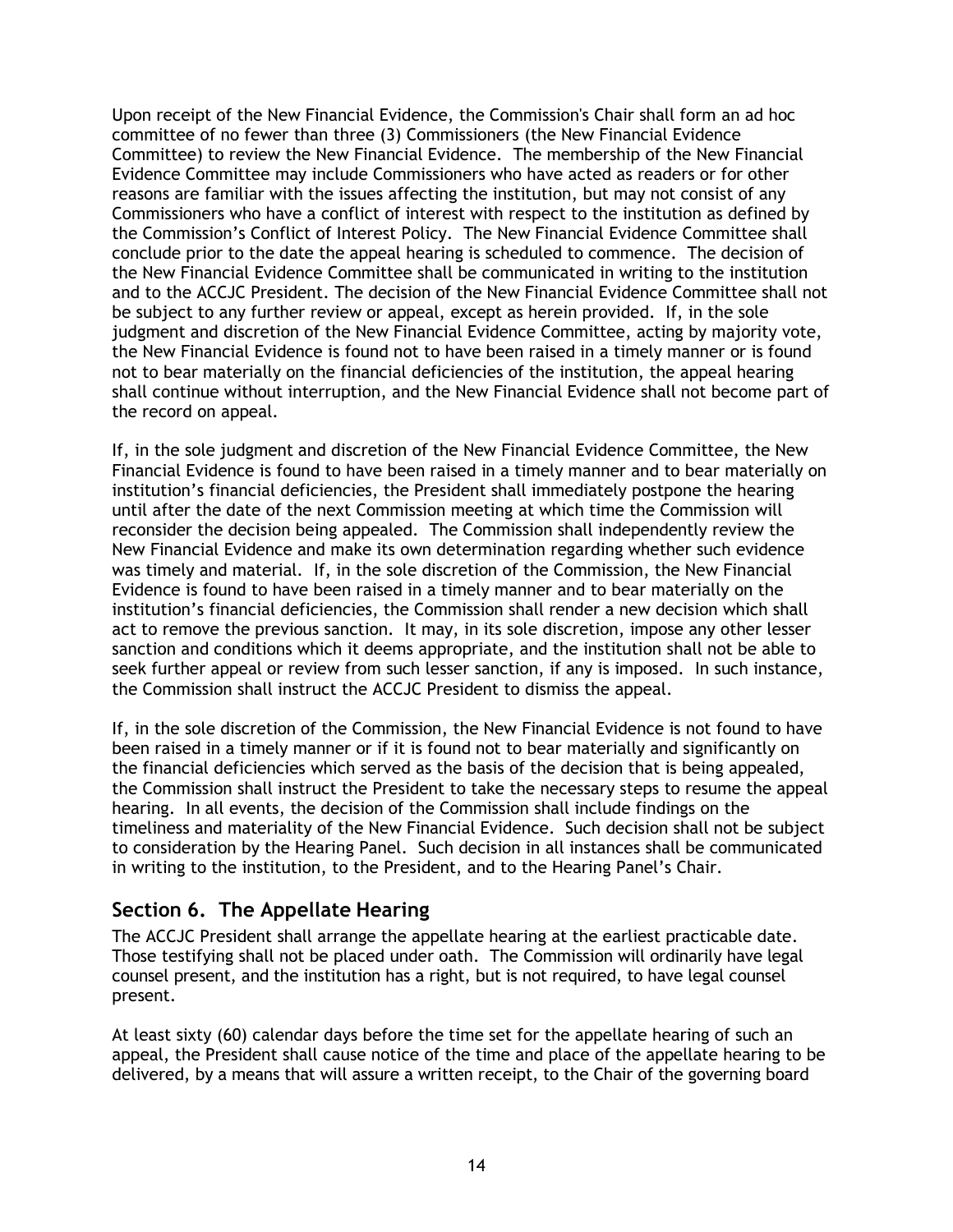of the institution with a copy to its chief executive officer.

### **Section 7. Grounds for Appeal**

The grounds for appeal shall be limited to the following: (1) there were errors or omissions in carrying out prescribed procedures on the part of the evaluation team and/or the Commission which materially affected the Commission's action; (2) there was demonstrable bias or prejudice on the part of one or more members of the evaluation team or the Commission which materially affected the Commission's action; (3) the evidence before the Commission prior to and on the date when it made the action which is being appealed was materially in error; or (4) the action of the Commission was not supported by substantial evidence. The "action" referred to in this Section refers to the Commission's action at the conclusion of the Review of Commission Action process.

### **Section 8. Decision of the Hearing Panel**

The Hearing Panel shall make its decision by a vote of the majority on the basis of the admissible evidence and arguments presented to it at the hearing. Each member, including the Chair, shall have one vote. The Hearing Panel's decision shall include a determination as to whether the grounds for appeal were established. The Hearing Panel may act to dismiss the appeal for lack of grounds, affirm in whole, affirm in part and amend, reverse, or remand the action being appealed and the reasons that were cited in its support. The Hearing Panel shall issue its decision and the reasons therefore in writing within thirty (30) calendar days and will inform the ACCJC President, the chair of the governing board of the institution and the chief executive officer of the institution of such decision. Such decision shall not be subject to any further appeal.

- 1. If the Hearing Panel finds in favor of the institution on one or more of grounds (1) through (4) of Section 7 above, the Hearing Panel's decision will have the effect of reversing the denial or termination of the candidacy or accreditation of the institution. Its decision may recommend, but shall not dictate, any terms or conditions to be imposed on the accreditation or candidacy of the institution by the Commission when it implements the Hearing Panel's decision. The Commission shall thereafter implement the Hearing Panel's decision and, in doing so, shall retain the discretion to impose conditions, including a sanction which is less than the denial or termination of candidacy or accreditation of the institution. The Commission's implementation action shall be on the accredited status of the institution, and shall be consistent with the Hearing Panel's decision. Such implementation action by the Commission will be communicated to the institution and shall not be subject to further review or appeal.
- 2. If the Hearing Panel finds against the institution on any of the four grounds in Section 7 above, it shall deny that portion of the appeal which is based on that ground. If the Hearing Panel finds against the institution on all grounds appealed, its decision shall act to affirm the action of the Commission which was appealed. The decision under this subsection (2) shall not be subject to any further review or appeal.
- 3. If the Hearing Panel finds that there are issues which deserve further consideration by the Commission, the Hearing Panel shall remand the Commission's action to the Commission. Such remand decision shall identify the issues that must be addressed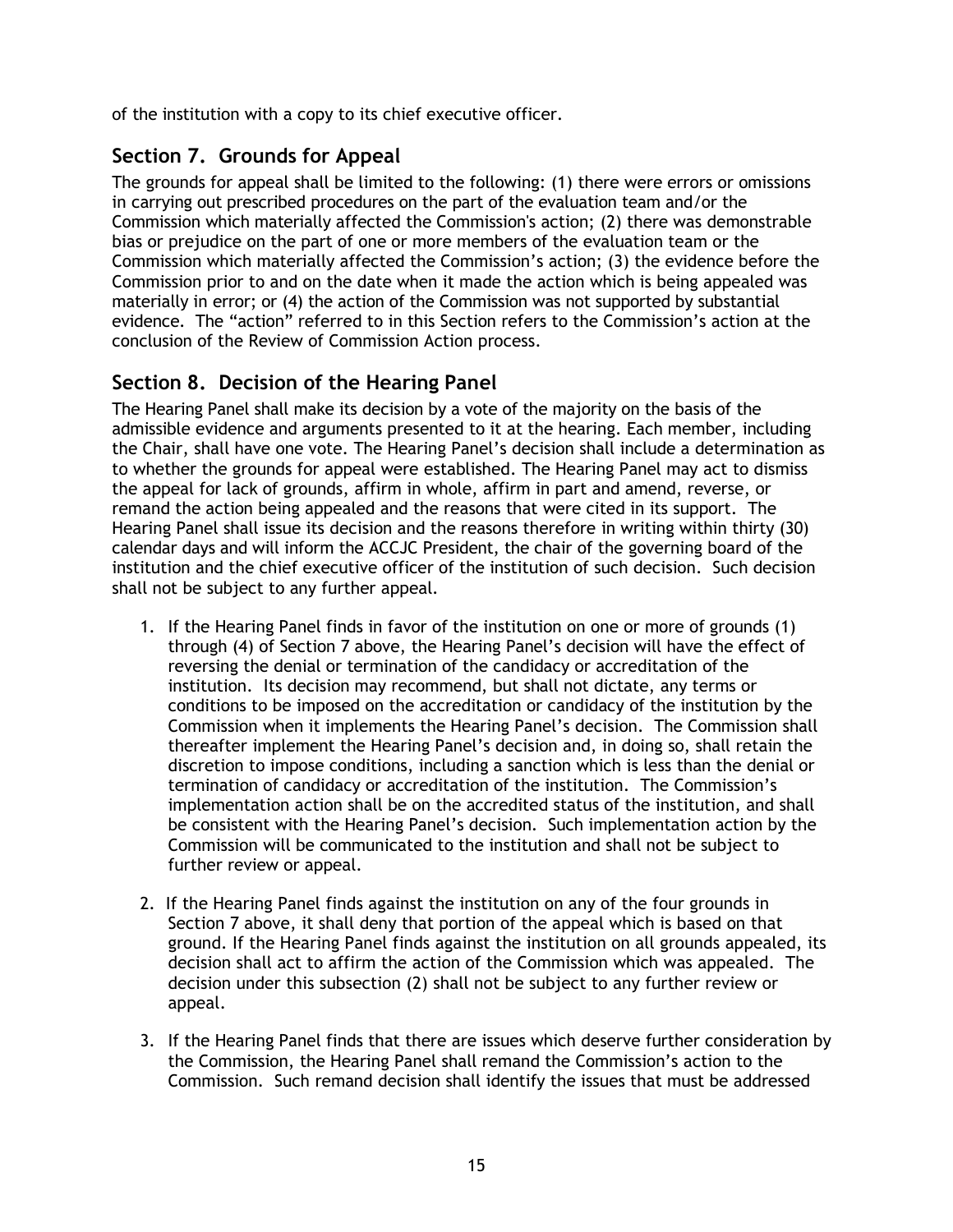further by the Commission and shall include any instructions which the Hearing Panel believes are necessary in order to assure that the Commission's final action will be consistent with the Hearing Panel's decision. The Commission shall thereupon consider such issues and arrive at a final action which shall be consistent with the Hearing Panel's decision and instructions. The action by the Commission following such remand shall be final and shall not be subject to further review or appeal.

#### **Section 9. Institutional Financial Obligations Following Litigation**

Any institution which takes legal action against the ACCJC regarding an accreditation decision and withdraws or loses its case is responsible for assuming all costs incurred by the ACCJC while defending its position, including attorney fees. These costs must be paid in full within 45 days following the institution's receipt of the ACCJC invoice, unless other arrangements are approved by the Executive Committee acting on behalf of the ACCJC Board of Directors.

#### **ARTICLE XI LEGAL EXPENSES REIMBURSEMENT**

In the event and in instances when ACCJC is not a party to litigation, that ACCJC receives criminal or civil inquiries, including subpoenas, deposition notices or other discovery requests related to institutions which are applicants to ACCJC, accredited or granted candidacy for accreditation by ACCJC, or which have been previously accredited by ACCJC, then the institution that is related to the request will be responsible for reimbursing ACCJC for all costs associated with responding to the subpoena, deposition notice or other discovery request, including the reasonable cost of legal counsel, staff time, and associated costs such as travel and making copies. In addition, the institution will be responsible for the legal fees and related expenses associated with legal review of proposed memoranda of understanding, contractual agreements with other institutions or other issues arising from the accreditation process, including substantive change.

#### **ARTICLE XII STANDING RULES**

Robert's Rules of Order shall govern all meetings of the Board, the Commission and committees, except in the case where ACCJC has adopted standing rules. All standing rules of the ACCJC shall take precedence over Robert's Rules of Order.

### **ARTICLE XIII INDEMNIFICATION**

The Accrediting Commission for Community and Junior Colleges (ACCJC) does hereby grant indemnification to any officer, director, commissioner, or other agent, or former officer, director, commissioner, or other agent, including but not limited to the ACCJC's employees and team members, for claims or actions asserted against said person arising out of acts or omissions alleged to have occurred in connection with, or as a result of his or her activities as an officer, director, commissioner, employee, or agent, of the ACCJC, to the fullest extent permitted by law; provided however, as follows: